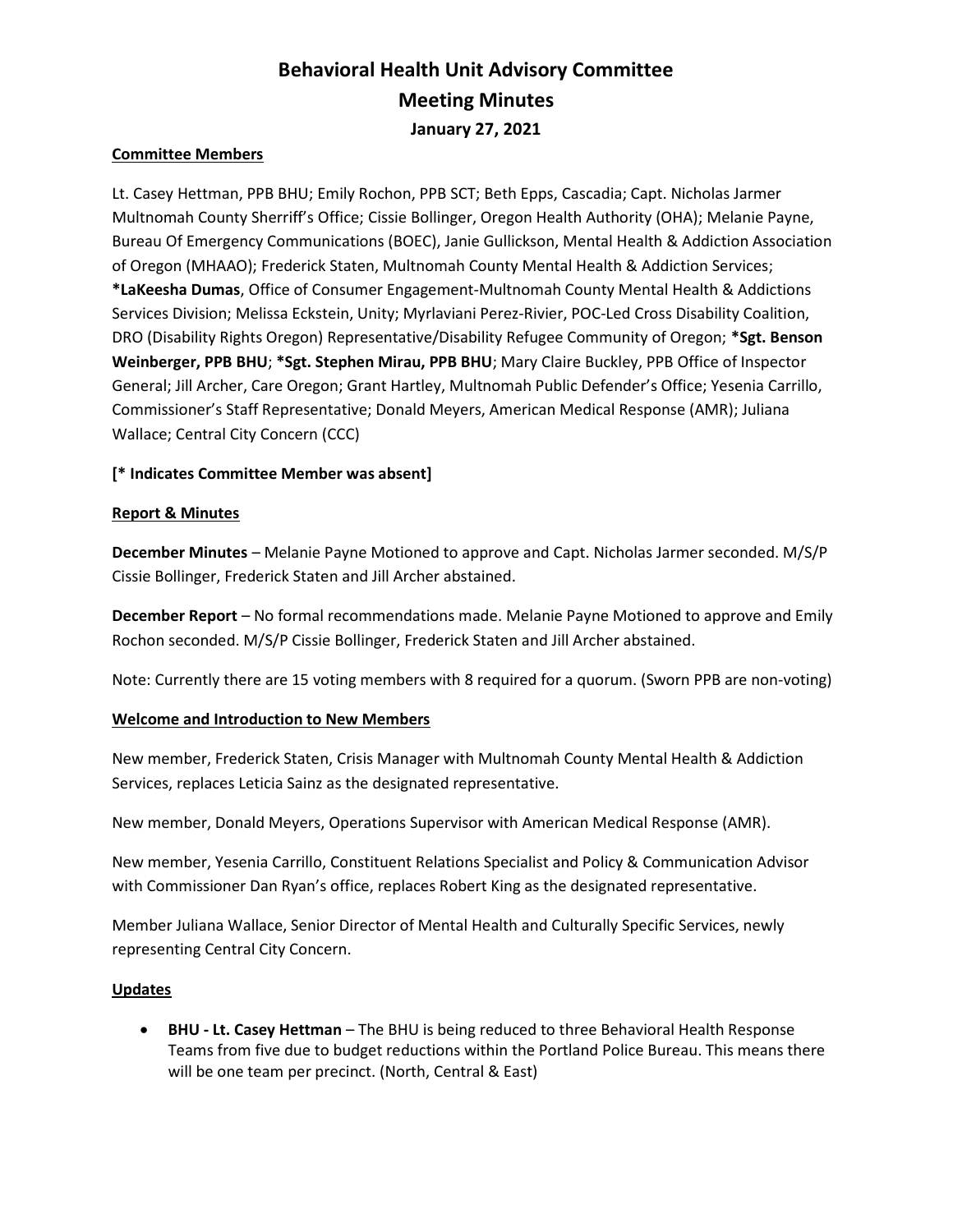# BHUAC Meeting Minutes 01/27/2021

Service Coordination Team (SCT) – Emily Rochon – During the fall 2020 budget monitoring process, the Mayor's office proposed an amendment to move the SCT contract and fiscal budget to the Joint Office of Homeless Services/JOHS. The council voted and approved the amendment. The logistics are unclear at this time but are slated to take effect on July 1, 2021. As far as we know, the SCT Program Manager and SCT Officer positions will stay within PPB. When additional information is provided to Emily she will provide it to the committee. Hopefully more will be known by the next meeting.

# Service Coordination Team (SCT) Presentation & HRR Program Presentation –

The purpose of the SCT Program is to provide supportive housing and treatment resources for chronic offenders with addictions. SCT specifically addresses chronic addiction, chronic homelessness, and a lack of access to services.

The mission of the Service Coordination Team is to improve public safety, reinforce community livability and increase treatment outcomes for individuals who are chronically committing crimes, through the coordination of law enforcement, criminal justice, and supportive housing and treatment resources

The SCT program was created prior to the DOJ settlement. In 2007 one officer wanted to change the approach that existed. Outreach with Neighborhood Associations, social service agencies and the Business Alliance was conducted to get diverse input for the creation of the SCT Program. PPB was granted a one-time funding to form partnerships with housing placement services and a partnership with Central City Concern (CCC) was initiated.

The SCT in conjunction with Central City Concern provides robust services to clientele. The criteria for the program typically involves adult individuals who have low level crimes, a lengthy criminal history (not just recent but five years plus), and they must be within the city of Portland. The program does not serve individuals with sex offenses or arson offenses. SCT is geared towards folks who keep falling through the cracks. This program is not geared toward individuals experiencing serious mental illness, it focuses primarily on addiction and homelessness and the program is on a voluntary basis.

Key SCT program components consist of treatment, housing and coordination with PPB, BHU, and CCC. The clients decide what treatment track they are on. The SCT has a coordination meeting once a week with their partners. The weekly meeting occurs to discuss criteria for individuals who have been referred to the program and discuss how to move forward with each individual. Coordination of resources occurs between PPB, Multnomah County Department of Community Justice, Multnomah County Sherriff's Office, Portland Patrol/Clean & Safe, Multnomah County District Attorney, Central City Concern, Central City Concern Recovery Center, other external service providers and Transition Projects which actually play a key role in the program because they are the "boots on the ground." There is strength in the intervention due to the amount of coordination that takes place.

Melissa Bishop, Associate Director of Recovery Housing Programs and Havan Jones, Program Manager for the Housing Rapid Response Program presented to the Committee as well and discussed the various housing options available and the screening process with the committee. They also stressed that this is a very underserved population that is targeted for this program.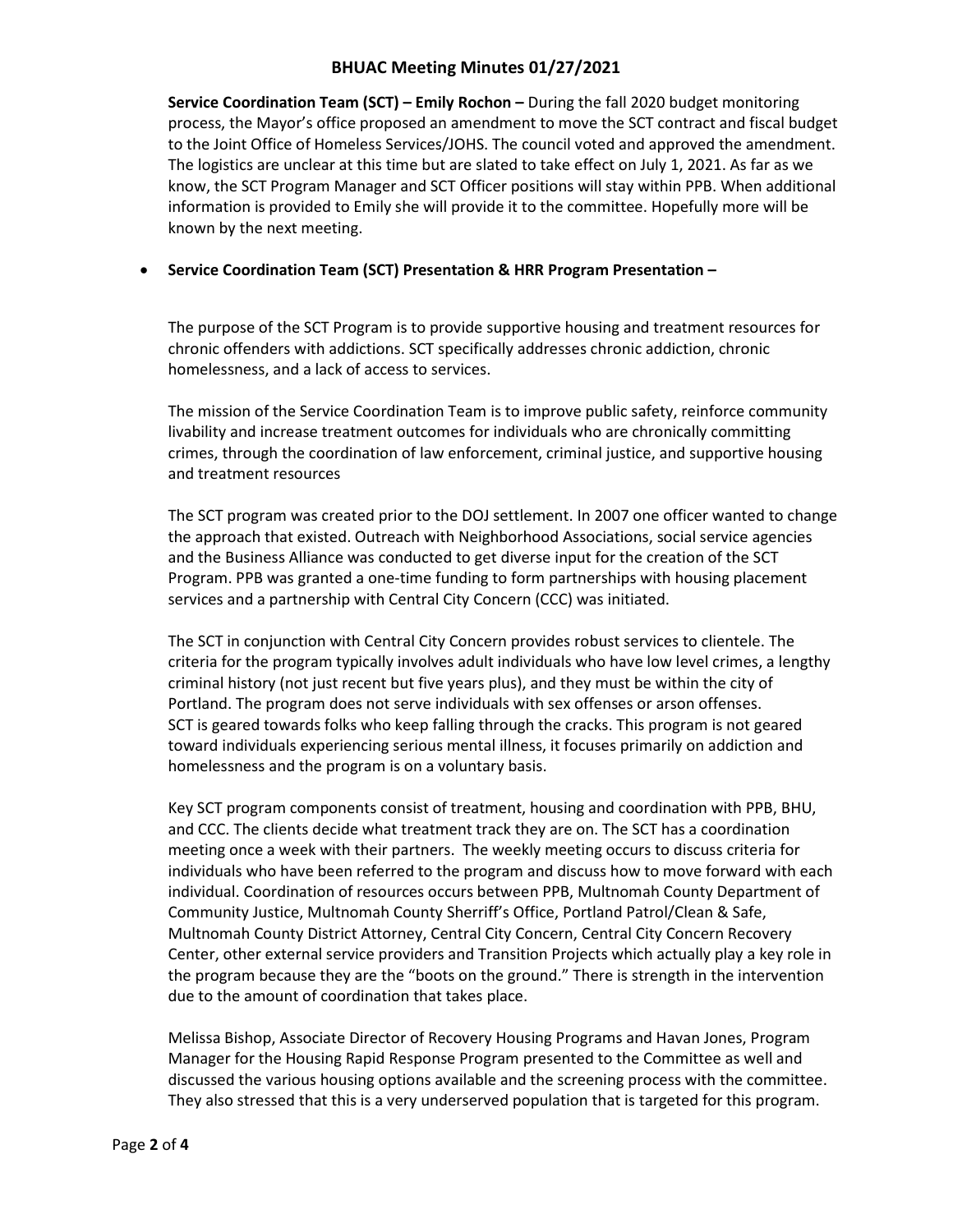# BHUAC Meeting Minutes 01/27/2021

The program is flexible and has the ability to be creative. Participants can enter into the program at different phases (housing) given where they are in the process.

Most residents start out in Phase I located the Golden West building, which is low-barrier housing, for stabilization and treatment readiness. It usually takes approximately 40 days to identify if a higher level of care is needed, build connections to services, and really start to try to change old patterns. Individuals at the Golden West are working to get clean and starting to participate in programing. They are provided a single-occupancy room, given a tour and given the criteria to participate. The Golden West usually has a waitlist and is considered a "fluid program." A participant lives at the Golden West for approximately 90 days before moving on to Phase II. If the guidelines for living there are not followed a participant is given a warning and if the behavior continues a plan of action is created with the participant to discourage the behavior from continuing. It takes quite a bit to be discharged from the program.

Phase II is located at the Estate, which is alcohol and drug free housing There is a remedy program within the Estate which allows for 2-3 times to relapse, with interventions, prior to discharge. If a participant needs to enter into residential treatment and wants to return to the Estate this is allowed. Individuals at the Estate are usually there for approximately nine months while they are having their complex needs met. During this period they are working on further stabilization, addressing housing barriers and employment. Participants are given the opportunity to work with a Housing Specialist and various programs to successfully obtain long term housing.

This is where the rebuilding of natural supports in the community, goal building and services offered to them throughout the program really come together.

Central City Concern's hiring practices give preference to folks with lived experience. They hire graduates of the program to help mentor current participants. Past clients willingly choose to keep in touch with their mentors and program coordinators for many years after they graduate to give updates on how they continue to do well or in need of support.

At a point in the creation of the program it was realized that there was a housing piece missing which perpetuated the challenge. This is when the Supportive Transitions and Stabilization (STS) housing was initiated. This is a 9-12 bed direct housing resource for individuals working with PPB's BHU Behavioral Health Response Teams (BHRT) that are not linked to services. Stabilization is the main goal (sometimes people stay there for up to a year). BHRTs directly refer to the STS program. This arm of the program is set up to assertively address the needs of those with mental illness and co-occurring disorders. Access to stabilization beds is an invaluable tool for intervention and engagement. STS provides safe, service-connected housing in order to address basic needs, connect with health care and treatment, and have uninterrupted transition to appropriate services. Many people leave STS to go to permanent housing. They gain employment, obtain SSI benefits and have a place to stay and be safe while working all of this out. The relationship between BHU and program staff is an integral piece to STS success. In addition to extensive outreach efforts the SCT Officer can assist participants with handling an outstanding warrants or do a welfare check. This is also an opportunity to build relationships with individuals in the program.

SCT Data: